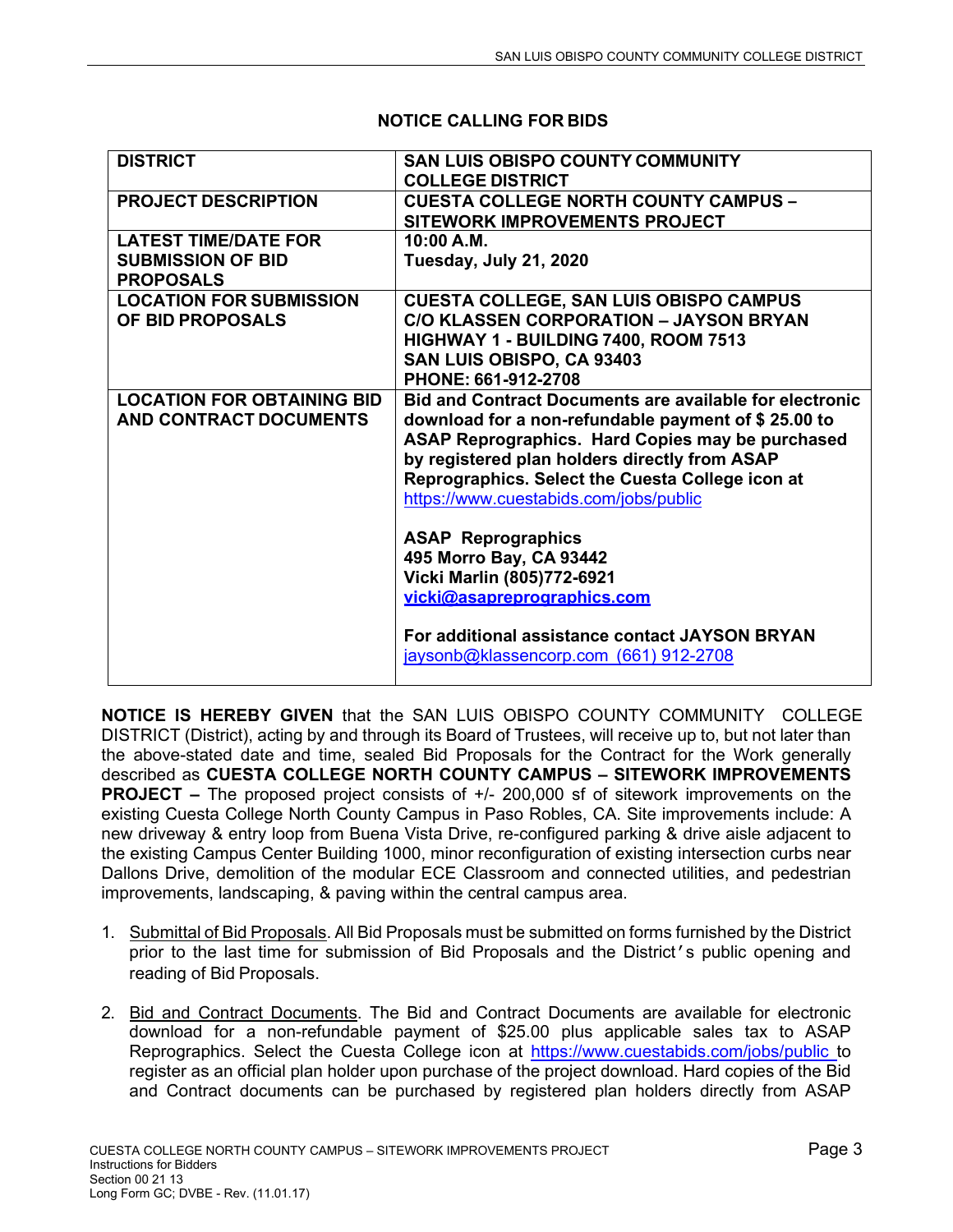Reprographics for the cost of printing at the location stated above. Bidder must obtain a set of Bid and Contract Documents prior to bid opening or their bid will be rejected by the District as non-responsive. While the Bid and Contract Documents may be available through other Planrooms or sites, the District does not guarantee the authenticity or completeness of the Bid and Contract Documents obtained from such other Planrooms or sites.

3. Documents Accompanying Bid Proposal. Each Bid Proposal shall be submitted with the following documents. All information or responses of a Bidder in its Bid Proposal and other documents accompanying the Bid Proposal shall be complete, accurate and true; incomplete, inaccurate or untrue responses or information provided therein by a Bidder shall be grounds for the District to reject such Bidder's Bid Proposal for non-responsiveness.

| <b>Bid Proposal Form</b>                    | Non-Collusion Affidavit                |
|---------------------------------------------|----------------------------------------|
| <b>Bid Security</b>                         | Verification of Workman's Compensation |
| Subcontractors List                         | Drug-Free Workplace Certification      |
| <b>DIR Registration Verification</b>        | Acknowledgement of Addenda             |
| <b>Statement of Bidder's Qualifications</b> |                                        |

In addition to the foregoing, the Bidders submitting the three (3) lowest priced Bid Proposals shall submit DVBE Worksheets within the time established in the DVBE Program Policy.

- 4. Project Planholder List. The District's Project Planholder List will be compiled exclusively by https://www.cuestabids.com/jobs/public based on purchases of the Contract Documents. All Project Planholders will receive e-mails from the District advising of any and all Project Addenda. The Project Addenda may be obtained from https://www.cuestabids.com/jobs/public.
- 5. Prevailing Wage Rates. Pursuant to California Labor Code §1773, the Director of the Department of Industrial Relations of the State of California has determined the generally prevailing rates of wages in the locality in which the Work is to be performed. Copies of these determinations, entitled "PREVAILING WAGE SCALE" are available for review on the internet at http://www.dir.ca.gov/dlsr/statistics\_research.html. The Contractor awarded the Contract for the Work shall post a copy of all applicable prevailing wage rates for the Work at conspicuous locations at the Site of the Work. The Contractor and all Subcontractors performing any portion of the Work shall pay not less than the applicable prevailing wage rate for the classification of labor provide by their respective workers in prosecution and execution of the Work. During the Work and pursuant to Labor Code §1771.4(a)(4), the Department of Industrial Relations shall monitor compliance with prevailing wage rate requirements and enforce the Contractor's prevailing wage rate obligations.
- 6. Contractors' License Classification. Bidders must possess the following classification(s) of California Contractors License at the time that the Bid Proposal is submitted and at time the Contract for the Work is awarded: B - General Building Contractor's License. The Bid Proposal of a Bidder who does not possess a valid and in good standing Contractors' License in the classification(s) set forth above will be rejected for non-responsiveness. Any Bidder not duly and properly licensed is subject to all penalties imposed by law. No payment shall be made for the Work unless and until the Registrar of Contractors verifies to the District that the Bidder awarded the Contract is properly and duly licensed for the Work.
- 7. Bidder and Subcontractors DIR Registered Contractor Status. Each Bidder must be a DIR Registered Contractor when submitting a Bid Proposal. The Bid Proposal of a Bidder who is not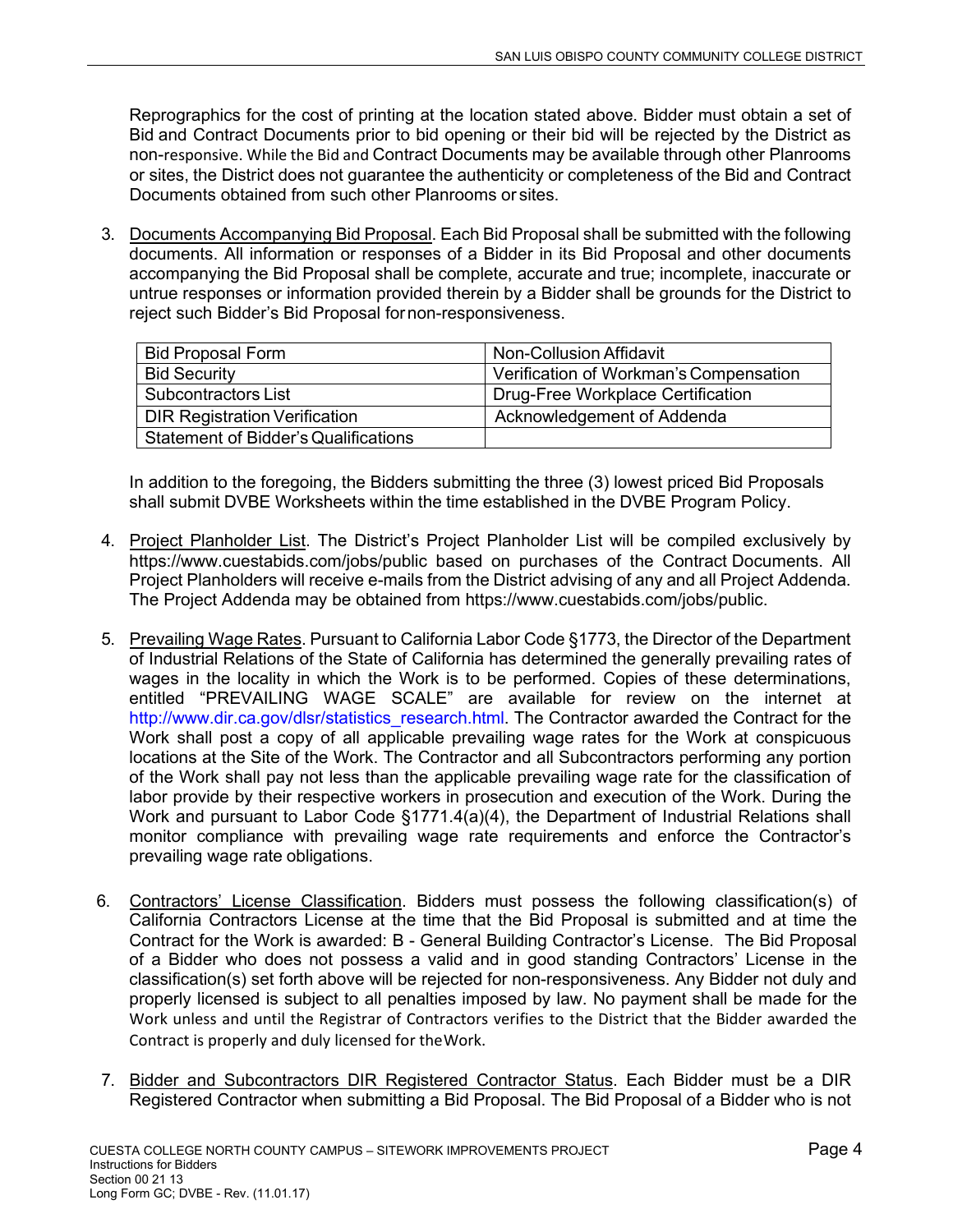a DIR Registered Contractor when the Bid Proposal is submitted will be rejected for nonresponsiveness. All Subcontractors identified in a Bidder's Subcontractors' List must be DIR Registered contractors at the time the Bid Proposal is submitted. The foregoing notwithstanding, a Bid Proposal is not subject to rejection for non-responsiveness for listing Subcontractor on the Subcontractors List who is/are not DIR Registered contractors if such Subcontractor(s) complete DIR Registration pursuant to Labor Code §1771.1(c)(1) or (2). Further, a Bid Proposal is not subject to rejection if the Bidder submitting the Bid Proposal listed any Subcontractor(s) who is/are not DIR Registered contractors and such Subcontractor(s) do not become DIR Registered pursuant to Labor Code §1771.1(c)(1) or (2), but the Bidder, if awarded the Contract, must request consent of the District to substitute a DIR Registered Subcontractor for the non-DIR Registered Subcontractor pursuant to Labor Code §1771.1(c)(3), without adjustment of the Contract Price or the Contract Time.

- 8. Contract Time. Substantial Completion of the Work shall be achieved within the time set forth in Contract Documents after the date for commencement of the Work established in the Notice to Proceed issued by the District. Failure to achieve Substantial Completion within the Contract Time will result in the assessment of Liquidated Damages as set forth in the Contract.
- 9. Disabled Veteran Business Enterprises ("DVBE") Participation Goal. Pursuant to Military & Veterans Code §999.2, the District has established a Good Faith Participation Goal for DVBEs of three percent (3%) of the value of the Work. The District's DVBE Participation Goal Policy ("DVBE Policy") is set forth in the Contract Documents. The responsible Bidders submitting the three (3) lowest priced responsive Bid Proposals shall submit to the District, within the time established in the DVBE Policy, DVBE Worksheets establishing achievement of the DVBE Participation Goal or Good Faith Efforts to achieve the DVBE Participation Goal. Failure of any such Bidders to comply with the DVBE Worksheet submission requirements will result in rejection the Bidder's Bid Proposal for non-responsiveness.
- 10. Bid Security. Each Bid Proposal shall be accompanied by Bid Security in an amount equal to TEN PERCENT (10%) of the maximum amount of the Bid Proposal, inclusive of any additive Alternate Bid Item(s). Failure of any Bid Proposal to be accompanied by Bid Security in the form and in the amount required shall render such Bid Proposal to be non-responsive and rejected by the District.
- 11. Payment Bond; Performance Bond. Prior to commencement of the Work, the Bidder awarded the Contract shall deliver to the District a Payment Bond and a Performance Bond issued by a California Admitted Surety in the form and content included in the Contract Documents each of which shall be in a penal sum equal to One Hundred Percent (100%) of the Contract Price.
- 12. Pre-Bid Inquiries. Bidders may submit pre-bid inquiries or clarification requests. Bidders are solely and exclusively responsible for submitting such inquiries or clarification requests not less than Seven (7) working days prior to the scheduled closing date for the receipt of Bid Proposals. The District will not respond to any bidder inquiries or clarification requests, unless such inquiries or clarification requests are submitted timely to: Jaysonb@klassencorp.com
- 13. No Withdrawal of Bid Proposals. Bid Proposals shall not be withdrawn by any Bidder for a period of sixty (60) **days** after the opening of Bid Proposals. During this time, all Bidders shall guarantee prices quoted in their respective Bid Proposals.
- 14. Job-Walk. The District will conduct a Non-Mandatory Job Walk on Thursday, July 9, 2020, beginning at 9:00 AM. Bidders are to meet at the Cuesta College – North County Campus, 2800